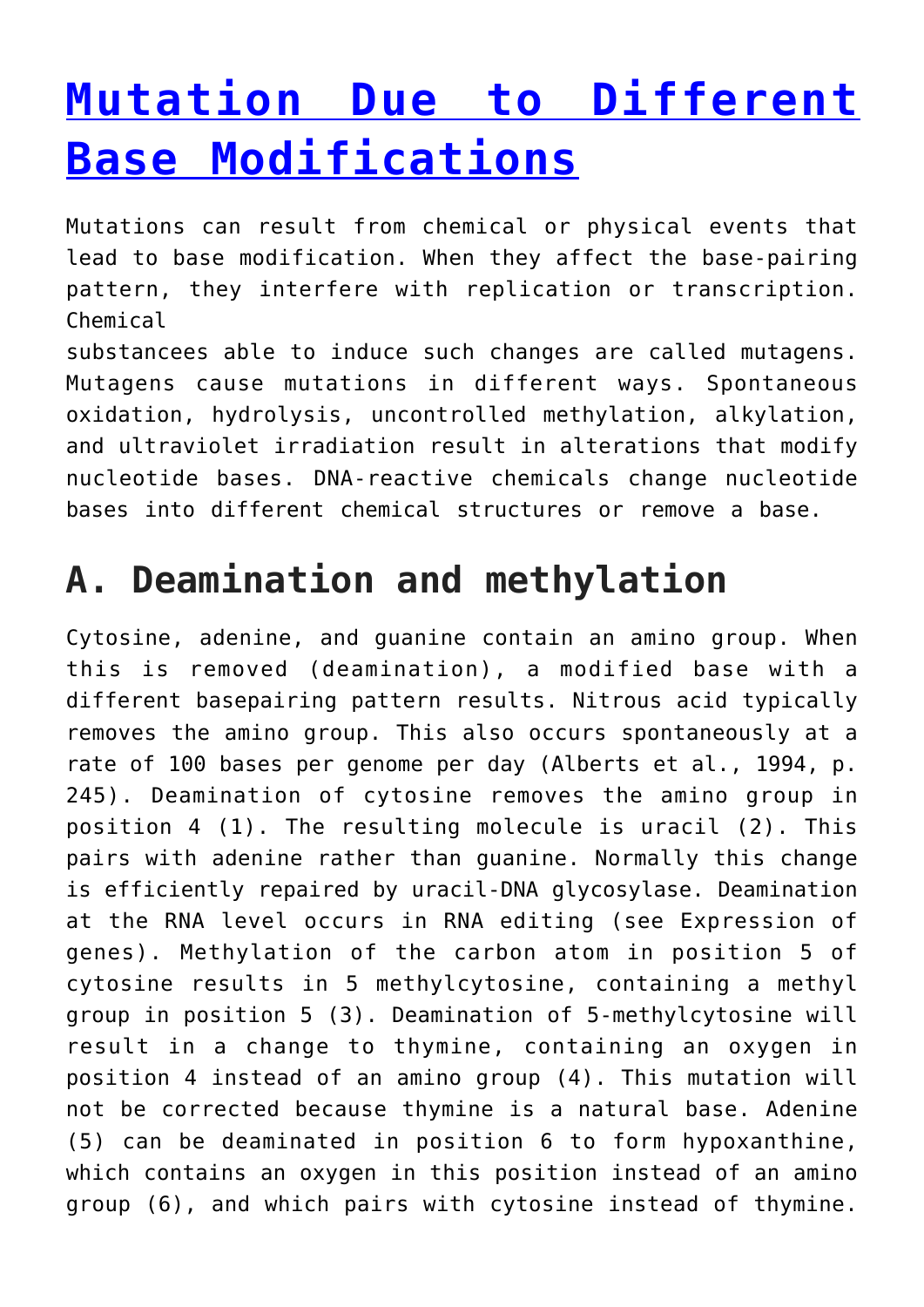The resulting change after DNA replication is a cytosine instead of a thymine in the mutant strand.

#### **B. Depurination**

About 5000 purine bases (adenine and guanine) are lost per day from DNA in each cell (depurination) owing to thermal fluctuations. Depurination of DNA involves hydrolytic cleavage of the N-glycosyl linkage of deoxyribose to the guanine nitrogen in position 9.This leaves a depurinated sugar. The loss of a base pair will lead to a deletion after the next replication if not repaired in time (see DNA repair).

## **C. Alkylation**

Alkylation is the introduction of a methyl or an ethyl group into a molecule. The alkylation of guanine involves the replacement of the hydrogen bond to the oxygen atom in position 6 by a methyl group, to form 6-methylguanine. This can no longer pair with cytosine. Instead, it will pair with thymine. Thus, after the next replication the opposite cytosine (C) is replaced by a thymine (T) in the mutant daughter molecule. Important alkylating agents are ethylnitroso urea (ENU), ethylmethane sulfonate (EMS), dimethylnitrosamine, and N-methyl-N-nitroN-nitrosoguanidine.

#### **D. Nucleotide base analogue**

Base analogs are purines or pyrimidines that are similar enough to the regular nucleotide DNA bases to be incorporated into the new strand during replication. 5-Bromodeoxyuridine (5BrdU) is an analog of thymine. It contains a bromine atom instead of the methyl group in position 5.Thus, it can be incorporated into the new DNA strand during replication. However, the presence of the bromine atom causes ambiguous and often wrong base pairing. E. UV-light-induced thymine dimers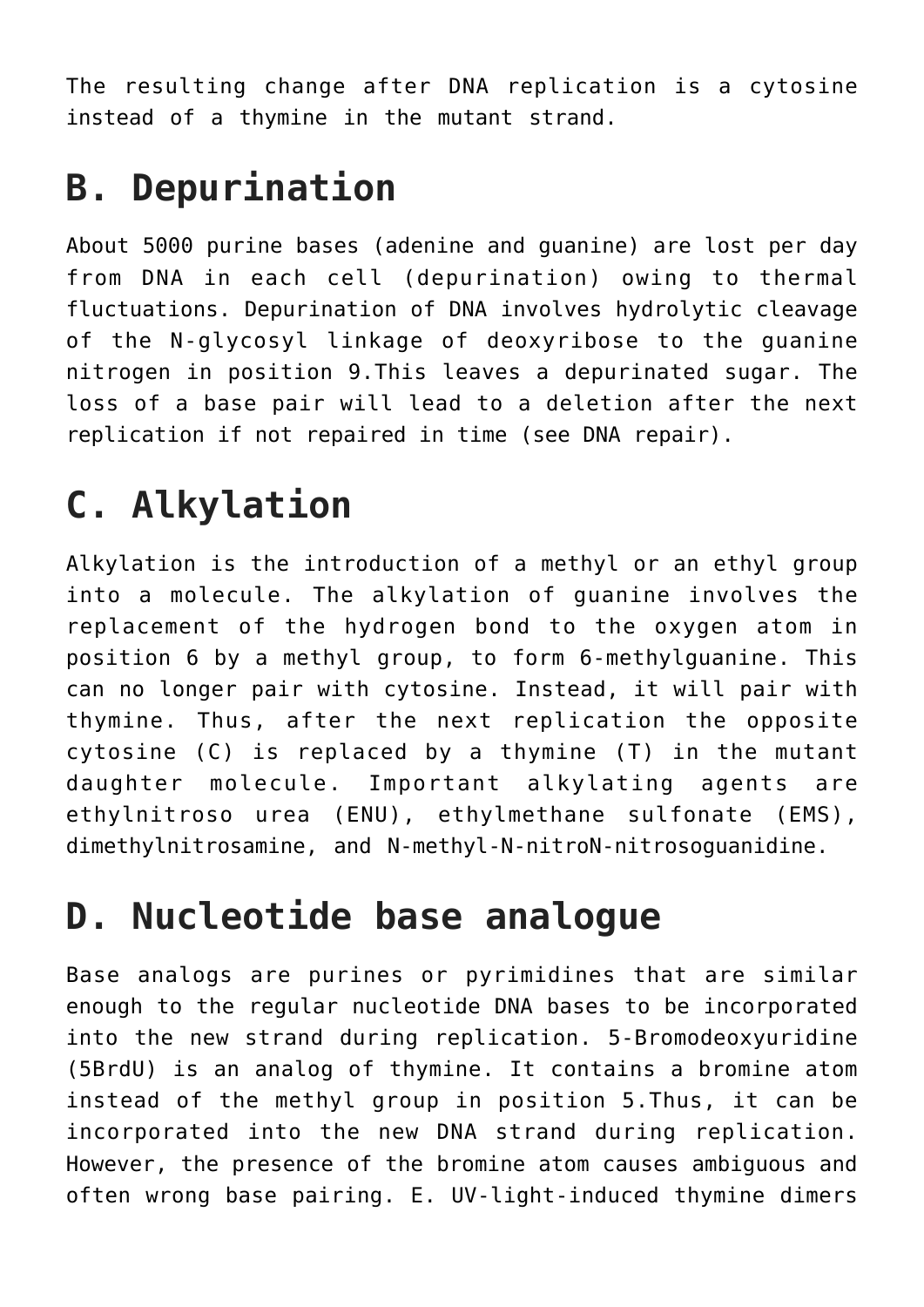Ultraviolet irradiation at 260 nm wavelength induces covalent bonds between adjacent thymine residues at carbon positions 5 and 6. If located within a gene, this will interfere with replication and transcription unless repaired. Another important type of UV-induced change is a photoproduct consisting of a covalent bond between the carbons in positions 4 and 6 of two adjacent nucleotides, the 4–6 photoproduct.

# **[Changes in DNA \(Mutations\)](https://www.magazinescience.com/en/biology/changes-dna-mutations/)**

When it was recognized that changes (mutations) in genes occur spontaneously (T. H. Morgan, 1910) and can be induced by Xrays (H. J. Muller, 1927), the mutation theory of heredity became a cornerstone of early genetics. Genes were defined as mutable units, but the question what genes and mutations are remained. Today we know that mutations are changes in the structure of DNA and their functional consequences. The study of mutations is important for several reasons. Mutations cause diseases, including all forms of cancer. They can be induced by chemicals and by irradiation. Thus, they represent a link between heredity and environment. And without mutations, wellorganized forms of life would not have evolved.

The following two plates summarize the chemical nature of mutations.

#### **A. Error in replication**

The synthesis of a new strand of DNA occurs by semiconservative replication based on complementary base pairing. Errors in replication occur at a rate of about 1 in 10 5 . This rate is reduced to about 1 in 10 7 to 10 9 by proofreading mechanisms. When an error in replication occurs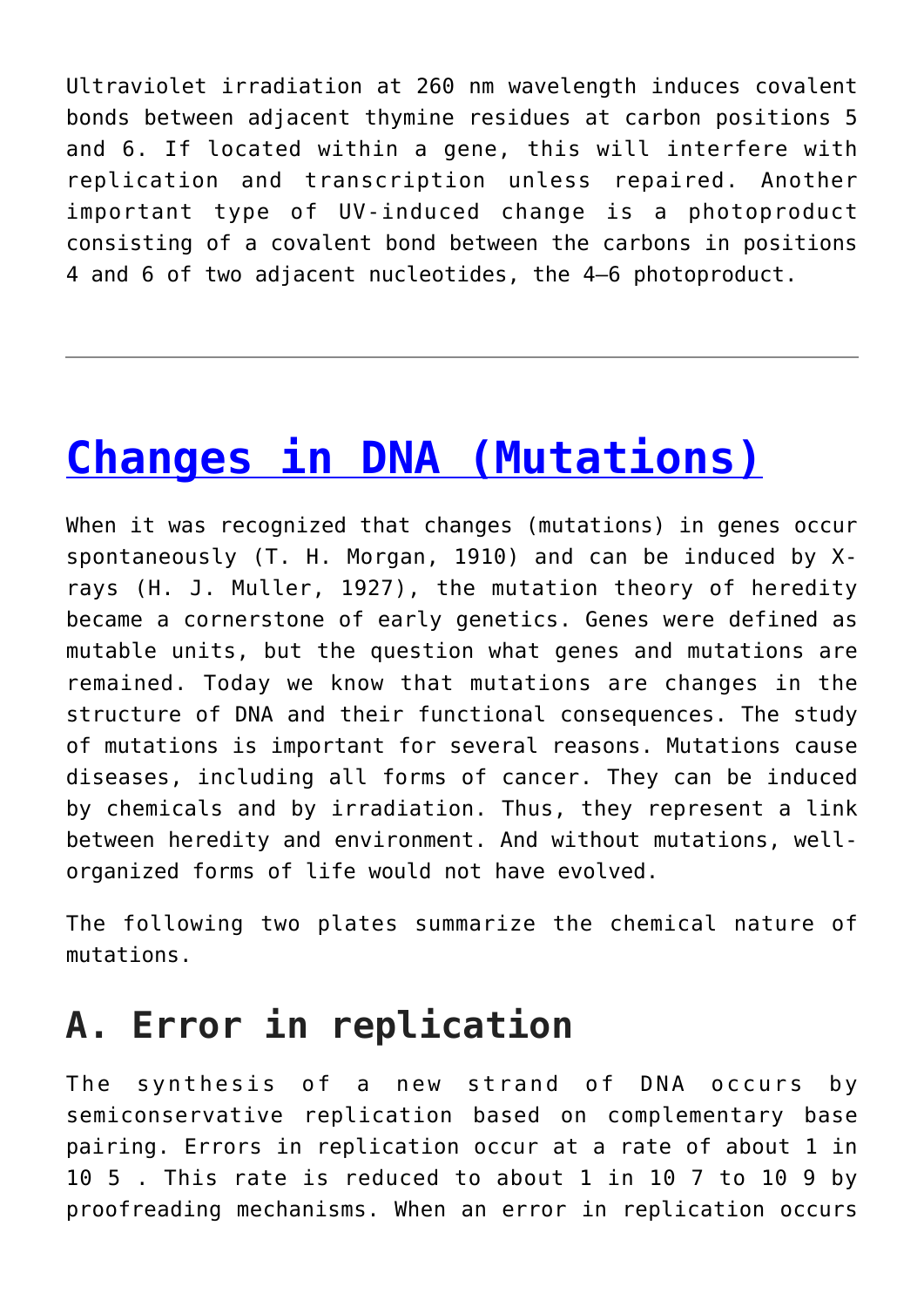before the next cell division (here referred to as the first division after the mutation), e.g., a cytosine (C) might be incorporated instead of an adenine (A) at the fifth base pair as shown here, the resulting mismatch will be recognized and eliminated by mismatchre pair in most cases.

However, if the error is undetected and allowed tostand, the next(second) division will result in a mutant molecule containing a CG instead of an AT pair at this position. This mutation will be perpetuated in all daughter cells. Depending on its location within or outside of the coding region of a gene, functional consequences due to a change in a codon could result.

### **B. Mutagenic alteration of a nucleotide**

A mutation may result when a structural change of a nucleotide affects its base-pairing capability. The altered nucleotide is usually present in one strand of the parent molecule. If this leads to incorporation of a wrong base, such as a C instead of a T in the fifth base pair as shown here, the next (second) round of replication will result in two mutant molecules.

#### **C. Replication slippage**

A different class of mutations does not involve an alteration of individual nucleotides, but results from incorrect alignment between allelic or nonallelic DNA sequences during replication. When the template strand contains short tandem repeats, e.g., CA repeats as in microsatellites (see DNA polymorphism and Part II, Genomics), the newly replicated strand and the template strand may shift their positions relative to each other. With replication or polymerase slippage, leading to incorrect pairing of repeats, some repeats are copied twice or not at all, depending on the